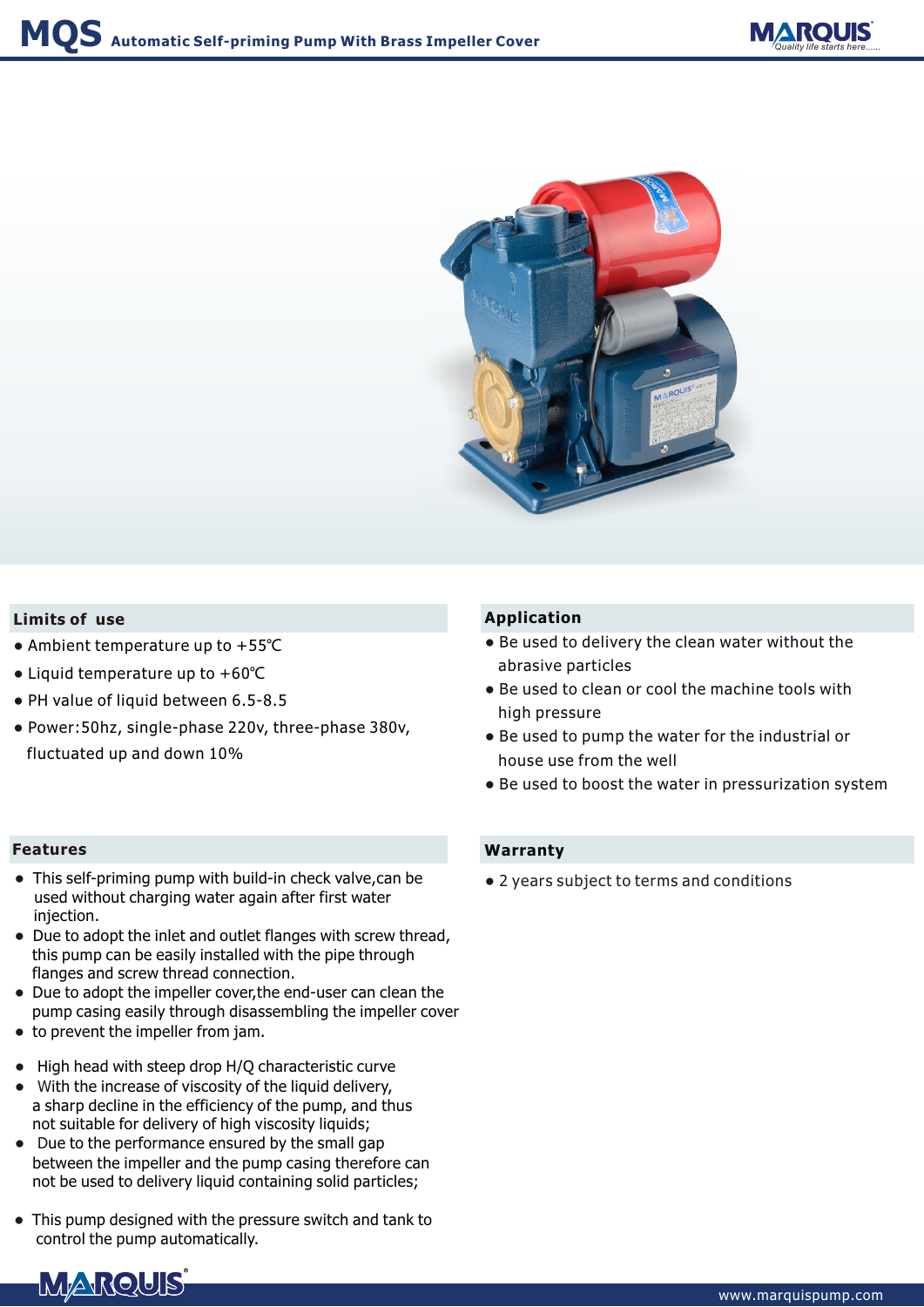

# **CHARACTERISTIC CURVES AND PERFORMANCE DATA**

**50 Hz n**=**2850 rpm Hs**=**0 m**



| Model        |                          | Power     |      | Q | $m^3/h$ | 0        | 0.3 | 0.6 | 0.9 | 1.2 | 1.5 | 1.8            | 2.1            | 2.4 | 2.7 |
|--------------|--------------------------|-----------|------|---|---------|----------|-----|-----|-----|-----|-----|----------------|----------------|-----|-----|
| Single-phase | Three-phase              | <b>KW</b> | HP   |   | I/min   | $\Omega$ | 5   | 10  | 15  | 20  | 25  | 30             | 35             | 40  | 45  |
| MQS137 AUTO  |                          | 0.25      | 0.33 |   |         |          | 20  | 15  | 10  | 6   | 3   | $\overline{2}$ |                |     |     |
| MQS137T AUTO |                          | 0.25      | 0.33 |   |         | 24       | 20  | 15  | 10  | 6   | 3   | $\overline{2}$ |                |     |     |
| MQS138 AUTO  | $\overline{\phantom{0}}$ | 0.37      | 0.50 |   | H       | 33       | 26  | 22  | 17  | 12  | ⇁   | 4              | $\overline{2}$ |     |     |
| MQS238 AUTO  |                          | 0.45      | 0.60 |   | m       | 40       | 37  | 33  | 28  | 22  | 18  | 13             | 9              | 5   |     |
| MQS338 AUTO  |                          | 0.55      | 0.75 |   |         | 50       | 44  | 39  | 33  | 29  | 22  | 16             | 11             | 5   |     |
| MQS438AUTO   |                          | 0.75      |      |   |         | 60       | 53  | 46  | 39  | 33  | 26  | 20             | 15             | 10  | 6   |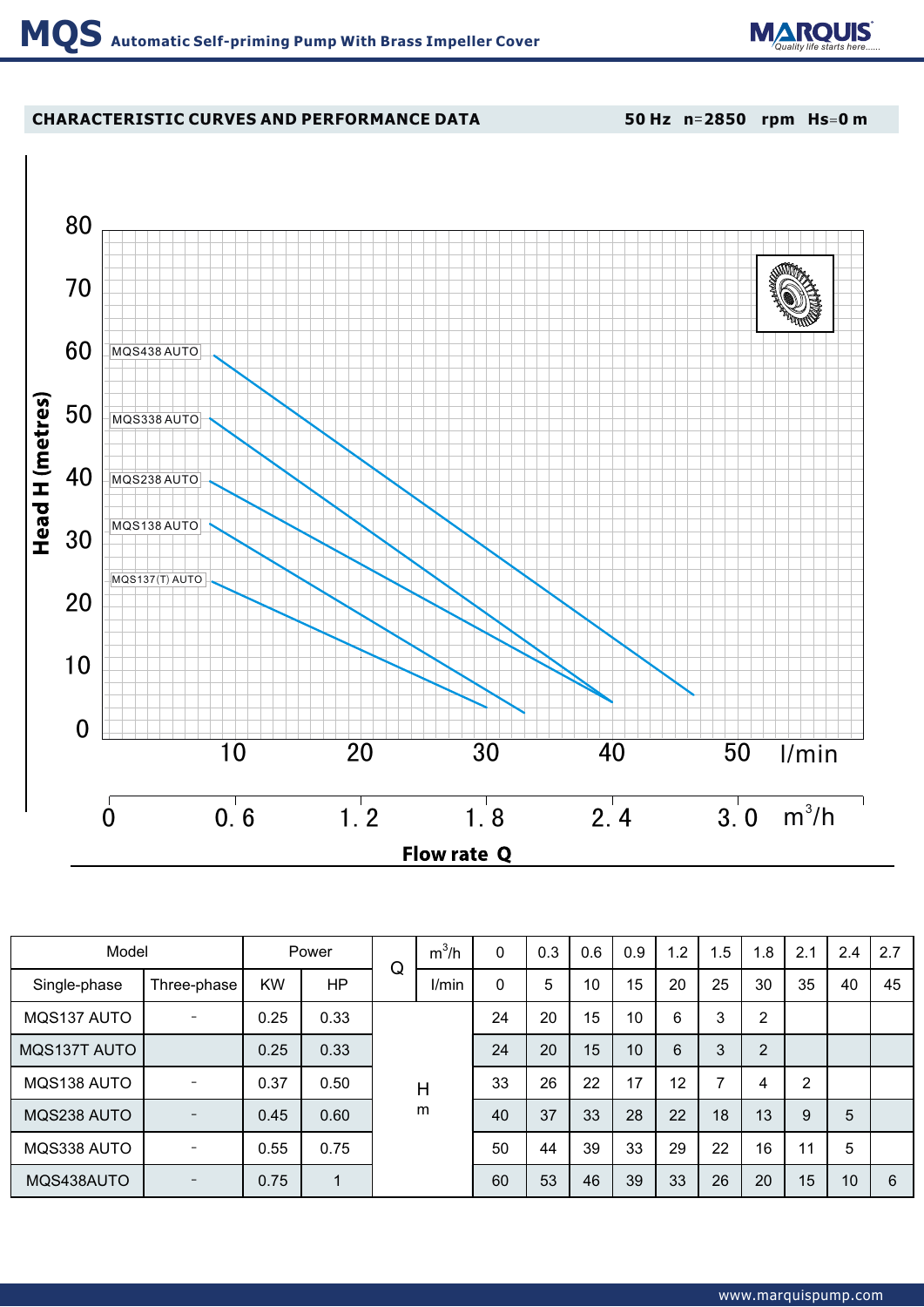

| Model        |                          | <b>Openings</b> |                 | Dimensions(mm) |     |     |                |     |     |     |                |      |   |
|--------------|--------------------------|-----------------|-----------------|----------------|-----|-----|----------------|-----|-----|-----|----------------|------|---|
| Single-phase | Three-phase              | DN <sub>1</sub> | DN <sub>2</sub> | a              |     | h   | h <sub>1</sub> |     |     | n   | n <sub>1</sub> | W    | S |
| MQS137 AUTO  |                          | 1"              | 1"              | 35             | 255 | 251 | 183            | 124 | 245 | 144 | 108            | 38   | 7 |
| MQS137T AUTO |                          | 1"              | 1"              | 35             | 255 | 251 | 183            | 124 | 245 | 144 | 108            | 38   |   |
| MQS138 AUTO  |                          | 1"              | 1"              | 35             | 255 | 251 | 183            | 124 | 245 | 144 | 108            | 38   |   |
| MQS238 AUTO  |                          | 1"              | 4"              | 42.5           | 273 | 272 | 200            | 145 | 263 | 144 | 110            | 60.5 |   |
| MQS338 AUTO  |                          | 1"              | 1"              | 42.5           | 273 | 272 | 189            | 145 | 263 | 144 | 110            | 60.5 | 7 |
| MQS438AUTO   | $\overline{\phantom{0}}$ | 1"              | 4 !!            | 45             | 275 | 272 | 189            | 145 | 263 | 144 | 110            | 60.5 |   |

| Model        | Piece | GW(kg) | NW(kg) | Volume $(m^3)$ | L(cm) | W(cm) | H(cm) |
|--------------|-------|--------|--------|----------------|-------|-------|-------|
| MQS137 AUTO  |       | $9\,$  | 8.6    | 0.016          | 28.0  | 20.5  | 28.0  |
| MQS137T AUTO |       | 9      | 8.6    | 0.016          | 28.0  | 20.5  | 28.0  |
| MQS138 AUTO  |       | 9.3    | 8.9    | 0.020          | 28.0  | 25.0  | 28.0  |
| MQS238 AUTO  |       | 12.3   | 11.8   | 0.020          | 30.0  | 23.0  | 29.0  |
| MQS338 AUTO  |       | 13.3   | 12.8   | 0.020          | 30.0  | 23.0  | 29.0  |
| MQS438AUTO   |       | 14.8   | 14.3   | 0.023          | 30.00 | 23.00 | 33.00 |